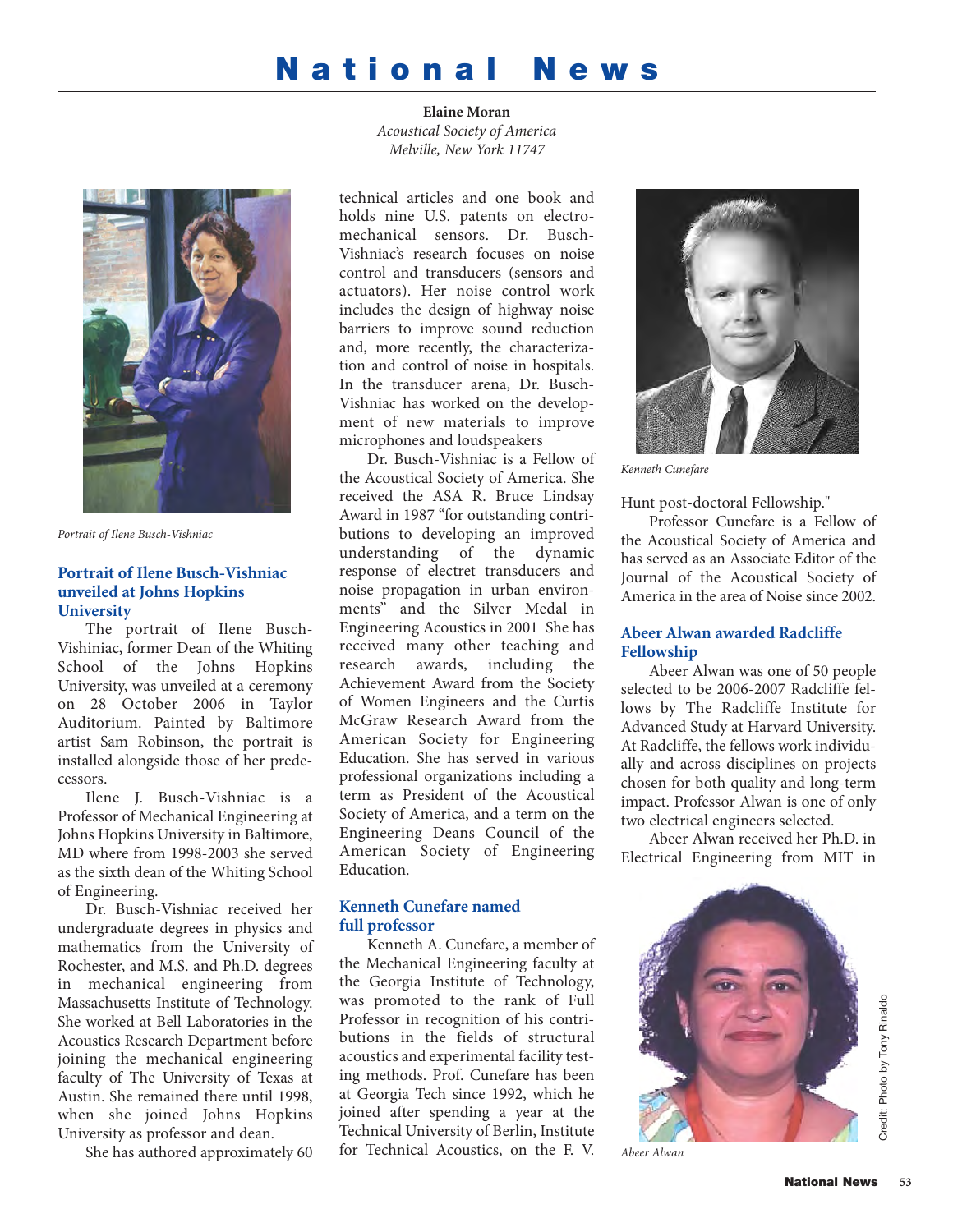1992. Since then, she has been with the Electrical Engineering Department at UCLA as an Assistant Professor (1992- 1996), Associate Professor (1996- 2000), and Professor (2000-present). Dr. Alwan established and directs the Speech Processing and Auditory Perception Laboratory at UCLA. She was the Vice-Chair of EE Graduate Student Affairs from 2003-2006. She is the recipient of the NSF Research Initiation Award (1993), the NIH FIRST Career Development Award (1994), the UCLA-TRW Excellence in Teaching Award (1994), the NSF Career Development Award (1995), and the Okawa Foundation Award in Telecommunications (1997).

Professor Alwan's research interests include modeling human speech production and perception mechanisms and applying these models to speechprocessing applications such as automatic recognition, compression, and synthesis. Dr. Alwan is a Fellow of the Acoustical Society of America, and an elected member of Eta Kappa Nu, Sigma Xi, Tau Beta Pi, the New York Academy of Sciences, and the IEEE Signal Processing Technical Committees on Audio and Electroacoustics and on Speech Processing. 2004–2007. She was an editor-in-chief of the *Journal of Speech Communication*, and is a member of its editorial board. She is also an Associate Editor of the *IEEE Transactions on Audio, Speech, and Language Processing*. She served on the Acoustical Society of America Technical Committee on Speech Communication (1993-1999) and as a member of the ASA Membership Committee, 2004- 2007.

#### **Emmanuel P. Papadakis named the recipient of Mentoring Award**

Emmanuel Papadakis was named recipient of the American Society for Nondesructive Testing (ASNT) Mentoring Award in 2006. The award for outstanding mentor was established to recognize those people in the ASNT working to encourage others to reach goals they may have otherwise not sought and to offer the rest of the membership an example of what they could be accomplishing by acting as mentors.

Emmanuel Papadakis received a



*Emmanuel P. Papadakis Grace Clark*

Ph.D. in physics from the Massachusetts Institute of Technology. He is President of Quality Systems Concepts, New Holland, PA, a firm in quality and nondestructive testing consulting. Dr. Papadakis served as Associate Director of the Center for Nondestructive Evaluation at Iowa State University and, prior to that, managed quality control research at the Ford Motor Company. He was also Department Head at Panametrics, Inc. and a member of the Technical Staff at Bell Telephone Laboratories.

Dr. Papadakis was the recipient of the Biennial Award of the Acoustical Society of America (ASA) in 1968, the 1997 Mehl Honor Lecturer for the ASNT, and the 1993 Tutorial Award from ASNT. He is a Fellow of the ASA, ASNT, and IEEE.

### **Grace Clark named a Fellow of the IEEE**

Grace A. Clark has been elevated to the rank of Fellow of the Institute of Electrical and Electronics Engineers (IEEE) "for contributions in block adaptive filtering."

Grace Clark earned the BSEE and MSEE degrees from the Purdue University Electrical Engineering Honors Program, West Lafayette, IN, in 1972 and 1974, respectively; and the PhD ECE degree in electrical and computer engineering from the University of California Santa Barbara in 1981. Her research activities are in the theory and application of signal/image processing, estimation/detection, pattern recognition and control. Application areas include acoustics, electromagnetics and particle physics. She served as a teaching



assistant at Purdue and worked in the Mariner Telecommunications Group of the Caltech Jet Propulsion Laboratory. Since 1974, Grace has been with the University of California Lawrence Livermore National Laboratory (LLNL), where she is currently a research engineer in the National Security Engineering Division. She has served on the technical/thesis committees of three MS and two PhD students at the University of California Davis. She has contributed more than 150 technical publications and serves as a reviewer for a variety of technical journals. She is a Member of the Acoustical Society of America, the Society of Exploration Geophysicists (SEG), Sigma Xi and Eta Kappa Nu. She is a Fellow of the Institute of Electrical and Electronics Engineers (IEEE).

#### **Victor Zue will direct CSAIL**

Victor Zue, co-director of MIT's Computer Science and Artificial Intelligence Laboratory (CSAIL), will become sole director of the lab, effective July 1. Zue, former director of the Laboratory for Computer Science, has served as co-director of CSAIL since it was formed in a merger with the Artificial Intelligence Laboratory in 2003.

Zue's primary research interest is the development of spoken language interfaces to make human-computer interactions easier and more natural. Prior to 2001, he headed the Spoken Language Systems Group, which has pioneered the development of systems that enable a user to interact with computers using multiple spoken languages.

Outside of MIT, Zue has served on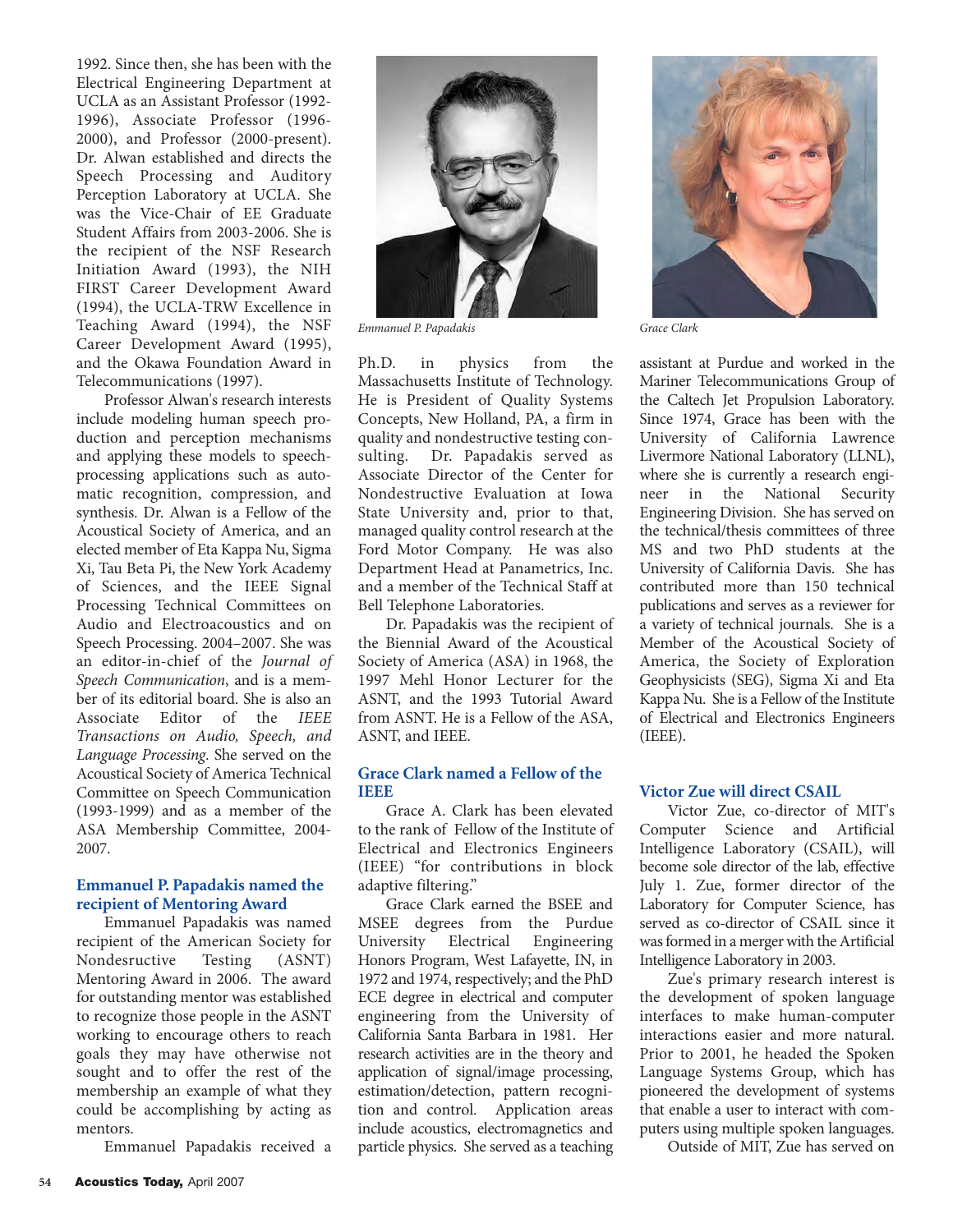

*Victor Zue*

many planning, advisory and review committees for the U.S. Department of Defense, the National Science Foundation and the National Academy of Science and Engineering. In 2004, he was inducted into the National Academy of Engineering. He is a Fellow of the Acoustical Society of America

#### **H. Frederick Dylla to head the American Institute of Physics**

H. Frederick Dylla has been selected to be the next Executive Director and Chief Executive Officer (CEO) of the American Institute of Physics (AIP). He replaces Marc H. Brodsky, who retired on March 31 after more than 13 years at AIP's helm. Dylla assumed the role of CEO and Executive Director on April 1, 2007.

"I'm honored to be selected to be the next AIP Executive Director," said Dylla. "I am very optimistic for the outlook of the Institute to continue to grow in its role of supporting the value of physics for its Member Societies, the physics community and the world at large. I look forward to working with the Member Societies to continue to provide first-rate services and to collaborate on joint activities."

Dylla had been with the U.S. Department of Energy's Thomas Jefferson National Accelerator Facility (Jefferson Lab) in Newport News, Virginia since 1990. During this time, he concurrently held an Adjunct Professorship in Physics and Applied Science at the College of William and Mary. The author of over 190 publications, he received his B.S., M.S. and Ph.D. in physics from the Massachusetts Institute of Technology.

Dylla is a Past President of the AVS: Science & Technology of Materials, Interfaces, and Processing, one of AIP's ten Member Societies, where he was elected a Fellow in 1998 and is currently a distinguished lecturer for the society. He is also a Fellow of the American Physical Society. He is an active member in numerous local and regional technology development organizations, including appointments by the Virginia governor to two scientific commissions, and has served on many national advisory committees for the Department of Energy, Department of Defense, and the National Science Foundation.

Outgoing CEO and Executive Director Marc Brodsky served AIP for thirteen and a half years upon his retirement. During his tenure, Brodsky oversaw dramatic changes in AIP publishing and publishing services, as nearly all editorial, production, distribution and business processes were changed to deal with electronic publishing. All the journals and magazines AIP publishes for itself and others went onto the World Wide Web, increasing access to the physics literature to more people than ever before in history. AIP outreach programs and services expanded its informational offerings for the general public to the Web and many other media outlets, including regular science news segments to over 50 million nightly viewers of local TV news programs. He also actively defended AIP's freedom of the press rights on many fronts, including attempted government restrictions on the processing of manuscripts from certain countries and suits from some



*H. Frederick Dylla*

comparisons of journal prices.

Headquartered in College Park, Maryland, the American Institute of Physics is a not-for-profit  $501(c)(3)$ membership corporation chartered in New York State in 1931 for the purpose of promoting the advancement and diffusion of the knowledge of physics and its application to human welfare. AIP is one of the world's largest publishers of physics journals, and provides publishing services for a multitude of journals of physics societies and societies in allied areas of science and engineering. It is a pioneer and leader in electronic journal publication. AIP's ten Member Societies are dedicated to diverse areas of physics and related fields. With an annual budget of approximately \$75 million, AIP has a staff of 450 employees in its College Park headquarters and its Melville, NY publishing center. There are over 134,000 scientists, engineers and educators represented by AIP through its 10 Member Societies. In addition, about 5,000 students in 700 chapters from colleges and universities take part in AIP's Society of Physics Students. The AIP Corporate Associates Program promotes connections between the people, ideas and resources of its 35 member companies.

## **Concert Hall Research Group Third Summer Institute held in Aspen, Colorado**

Nearly 60 participants attended "CHRG Aspen" the Concert Hall Research Group's Third Summer Institutive in Aspen, CO held August 14-18, 2006. Participants included faculty members from the architectural, acoustical consulting, theatre consulting, and teaching professions, practicing acoustical consultants and architects, university students, and accompanying persons. The Institute was funded primarily by participants, but also with a generous contribution from the Robert Bradford Newman Student Award Fund, which allowed all 13 university students to attend the Institute free of charge. The textbook "Concert Halls and Opera Houses" by Leo Beranek was provided to participants with the help of Leo Beranek, Bill Cavanaugh, and the Acoustical Society of America (ASA). The textbook "Acoustics" by Charles M. Salter